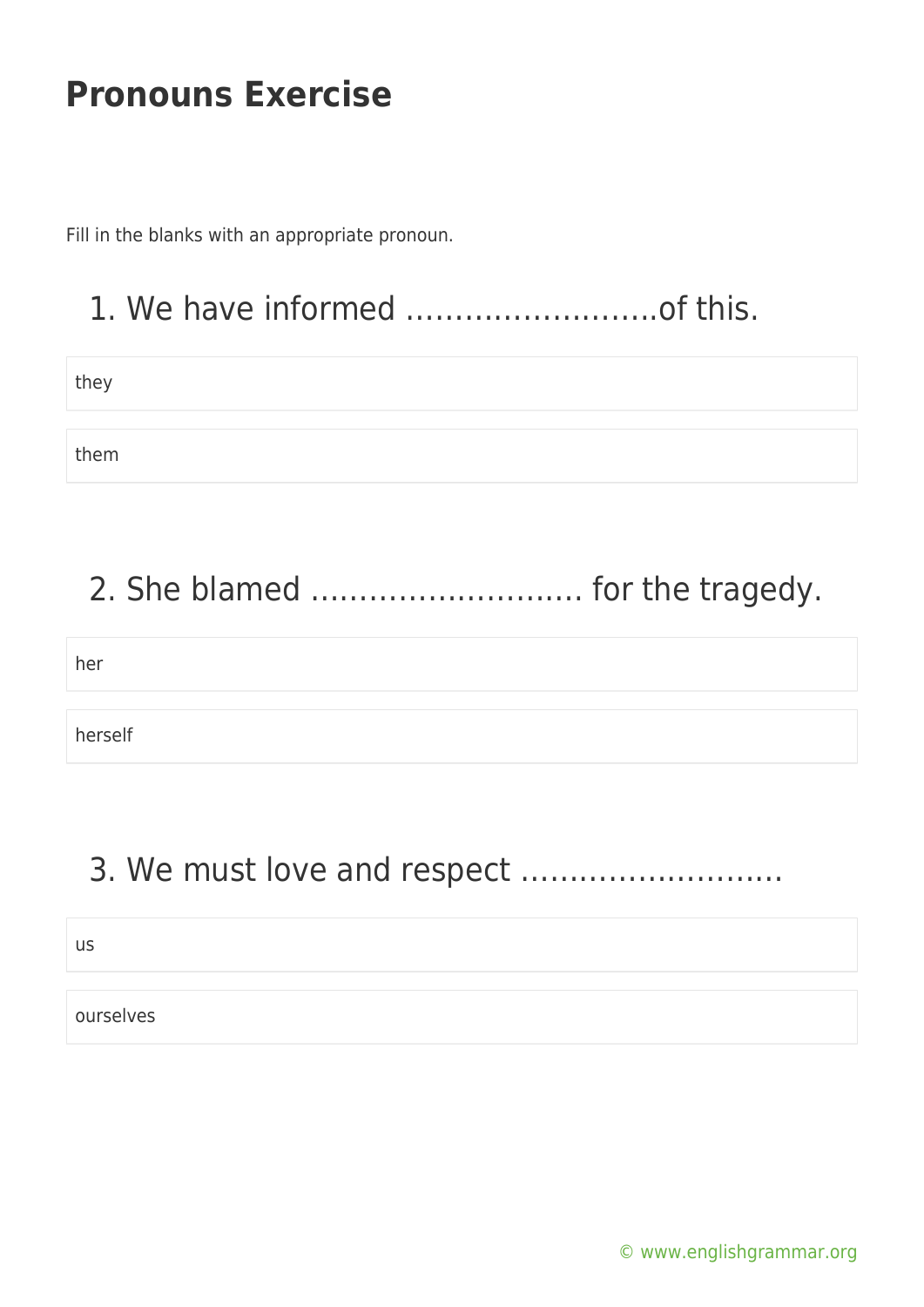### 4. My essay was better than ………………………….

| her     |  |
|---------|--|
|         |  |
| hers    |  |
|         |  |
| herself |  |

#### 5. Here is my ticket. Where is ………………………….?

your

yours

your's

### 6. That son of ………………………… has broken my window again.

your

[© www.englishgrammar.org](https://www.englishgrammar.org/)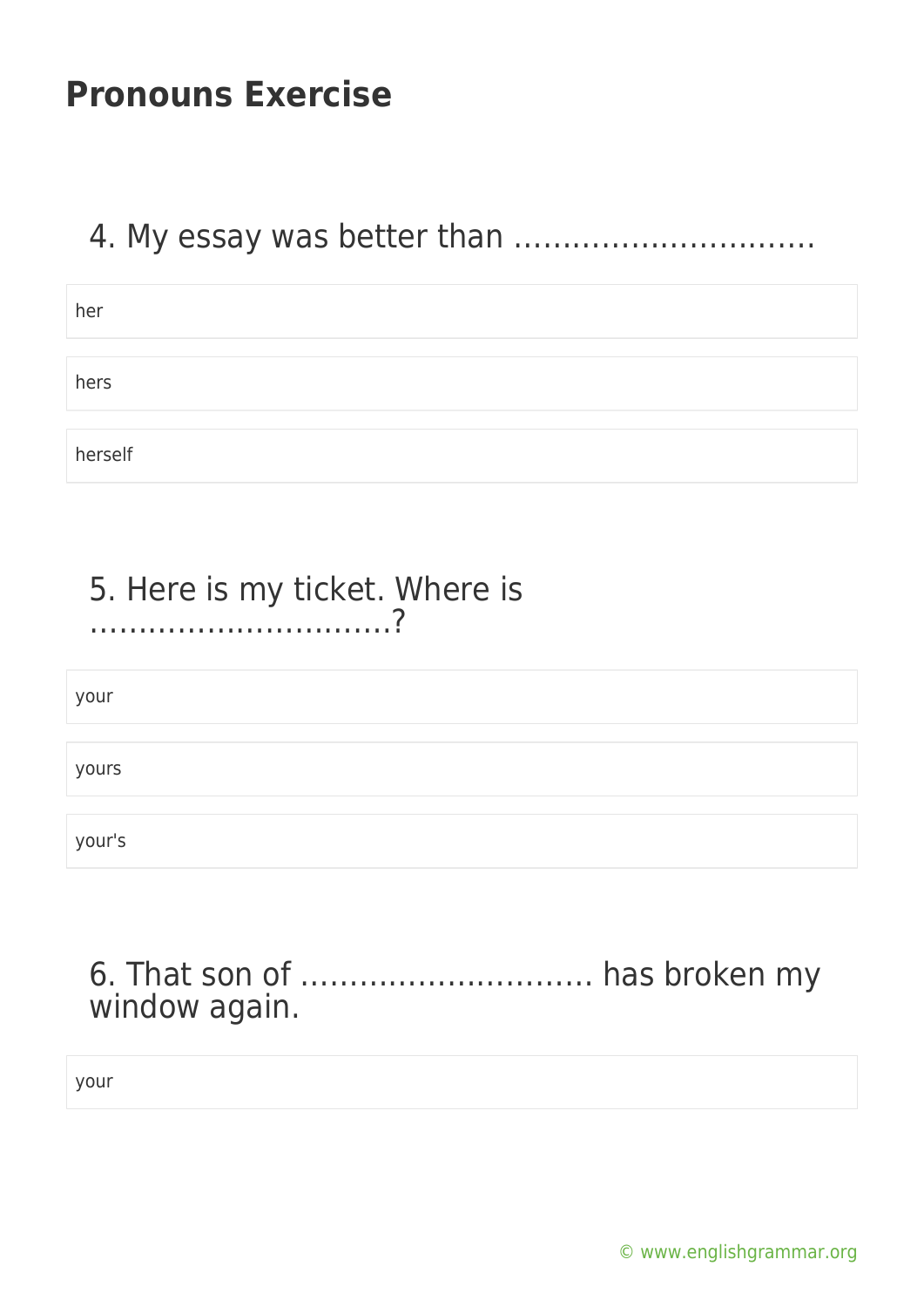yours

### 7. There are no secrets between …………………….. and ………………………

he, she

him, her

#### 8. We have invited all the friends ……………………….. have.

we

us

### 9. I spoke to the girl ……………………….. bicycle had been stolen.

whose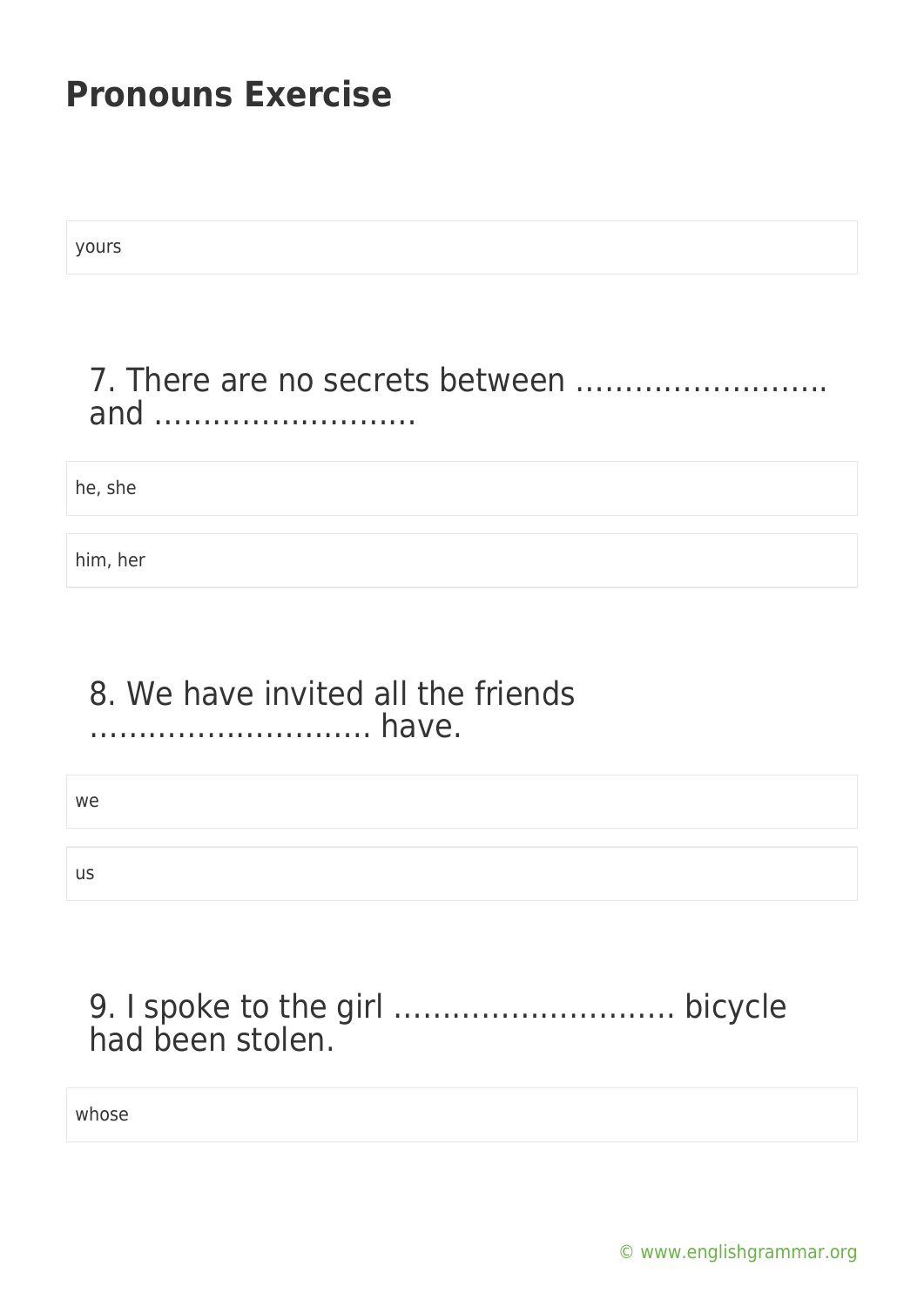who's who

### 10. People ……………………. live in glass houses must not throw stones.

Please select 2 correct answers

| who  |  |  |  |
|------|--|--|--|
|      |  |  |  |
| that |  |  |  |
|      |  |  |  |
| whom |  |  |  |

#### 11. She married an accountant ………………………. she met on a train.

Please select 2 correct answers

that

who